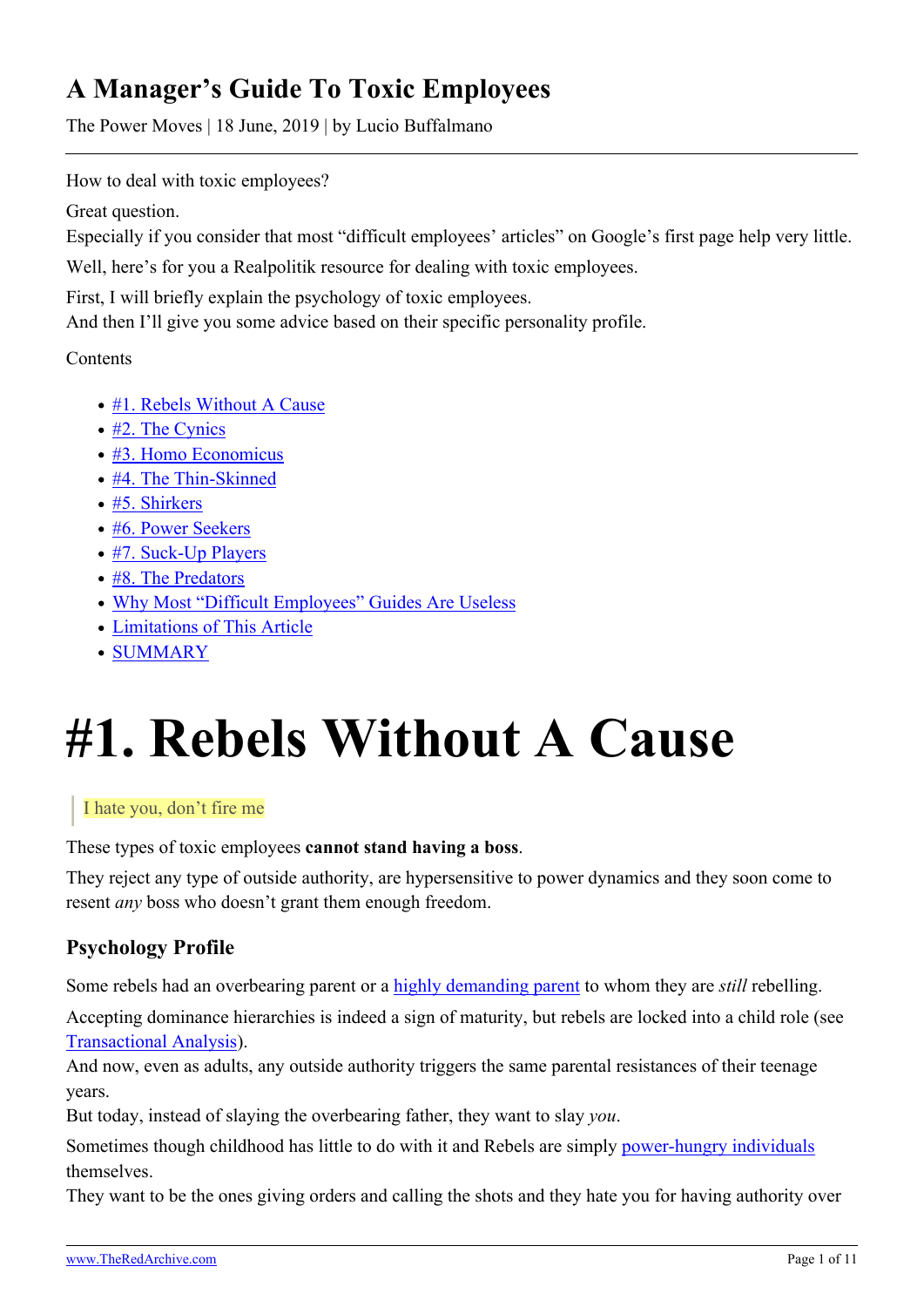them.

These types of toxic employees often have huge egos coupled with very thin-skin. A terrible combination for anyone aspiring to a leader position (see [Trump](https://thepowermoves.com/is-trump-a-sociopath/)).

# **Rebels Make Excuses to Hate You**

Rebels hide behind causes and ideals.

They might pose as "social justice warriors", saying they hate power and bosses because "it's unfair", because "they oppress people" or because the boss is "abusive and mean".

That's only a front of course: the truth is that they resent people who have power over them. They don't want [a good relationship with their bosses](https://thepowermoves.com/managing-your-boss-for-career-advancement/), they want *power* over their bosses.

Watch out for these people: the ones who are good at playing this game can easily sow discontent and potentially turn your whole team into an enemy.

# **How it Feels Managing Rebels**

With the aggressive types, you will get into power struggles.

If they are more the [passive-aggressive types](https://thepowermoves.com/8-keys-to-eliminating-passive-aggressiveness/), then you'll see typical [passive-aggressive signs](https://thepowermoves.com/passive-aggressive/) (delayed replies, poor executions, [undermining](https://thepowermoves.com/how-to-stop-people-undermining-you/) behind your back etc.).

# **How to Deal With Rebels**

It's a common mistake trying to overpower.

Overpowering rebels is tantamount to cure a problem with more of what causes the problem.

They will come to see you more and more as the abusive inflictor of terrible ego beat downs.

And they will want to destroy you to vindicate the infamy.

What to do then?

If they are poor at what they do, fire them.

If they are good, you must give them "freedom of operation".

Make them feel like they are special agents with "license to act like self-employed".

Yep, that's the secret to keep these guys performing problem-free: **make them feel like they are selfemployed**.

Allow them to work from home, come and go at their time and, if they perform, remove any needs for reporting.

Just let them come to you with the results and the money they earn for your company -that's what you want in the end, no?-.

# **Just Like Investment Bank's Traders**

This is the method that investment banks use with [alpha-males,](https://thepowermoves.com/alpha-male-body-language/) [over-aggressive](https://thepowermoves.com/the-7-archetypes-of-dominance/) traders [\(Taleb, 2018](https://thepowermoves.com/skin-in-the-game/)).

Banks grant them lots of freedom and let alone to perform. When they lose more than they make, that's the time to fire them.

After all, they never had any allegiance to you, right?

# **Skills You Need to Master**

If too many people in your team seem to resent your management, it's time to face the fact that you might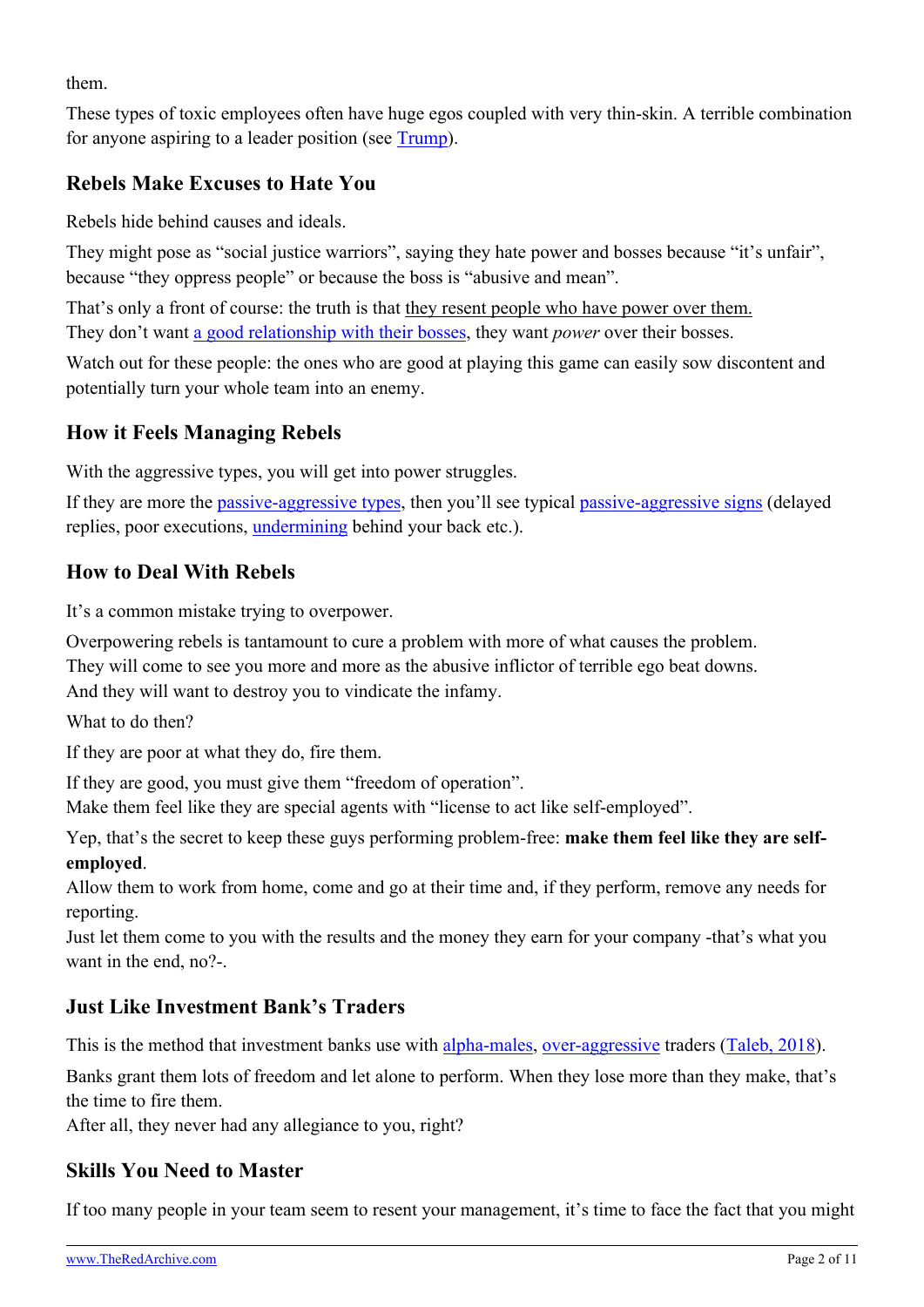be the problem.

You need to learn to manage not through authority and title, but more by example (read [power over VS](https://thepowermoves.com/forum/topic/power-over-vs-power-through-the-essence-of-leaderhship-power/#postid-88) [power through\)](https://thepowermoves.com/forum/topic/power-over-vs-power-through-the-essence-of-leaderhship-power/#postid-88).

And if you cannot grant more freedom to top-performers, then you must wonder if *you* are the one with power issues (in this case: the need to feel powerful).

# **#2. The Cynics**

Just when you want to soar with the eagles… A cynic will bring you back with the turkeys.

Cynics are insidious because they masquerade their envious doom and gloom as realism.

They position themselves as simply rational, realist types that the rest of your team should better listen to. And that makes them toxic employees per excellence.

# **Psychology Profile**

There are 3 main types of cynics:

- Defensive cynicism (it's not that I'm successful, it's just that everything sucks and I don't even want to try)
- Power mover (use cynicism to discredit others)
- Former idealists

The last one is most common in plum Western societies -poor countries have seen too much dog-eat-dog behavior to nurture many idealists-.

Former idealists change tack when they hit life difficulties and realize that the company, the state, the people or whatever it is they were duped to believe in, weren't there.

Hurt and disappointed, instead of rebalancing their views, they swing in the opposite direction.

### **Cynics Misunderstand The Power Moves**

The cynic says he loves Robert Greene, but it's mostly just [The 48 Laws of Power](https://thepowermoves.com/48-laws-of-power-summary/) and he vibes with that "everyone manipulates" message.

He reads the power moves, and loves articles such as ["corporate lies](https://thepowermoves.com/corporate-lies/)" and ["how politicians manipulate the](https://thepowermoves.com/the-psychology-of-political-persuasion/) [masses"](https://thepowermoves.com/the-psychology-of-political-persuasion/).

But he fails to read the finer print, where it says that any social contract *can* be win-win.

And that our efforts should be in developing a *fairer* system, not on withdrawing or destroying the system.

# **High-Achieving Cynics**

Here's the kicker:

#### **Most executives and top performers are positively cynic.**

The positive cynic is a different breed.

Not swayed by corporate BS, he focuses on giving because he obeys the cardinal rule of effective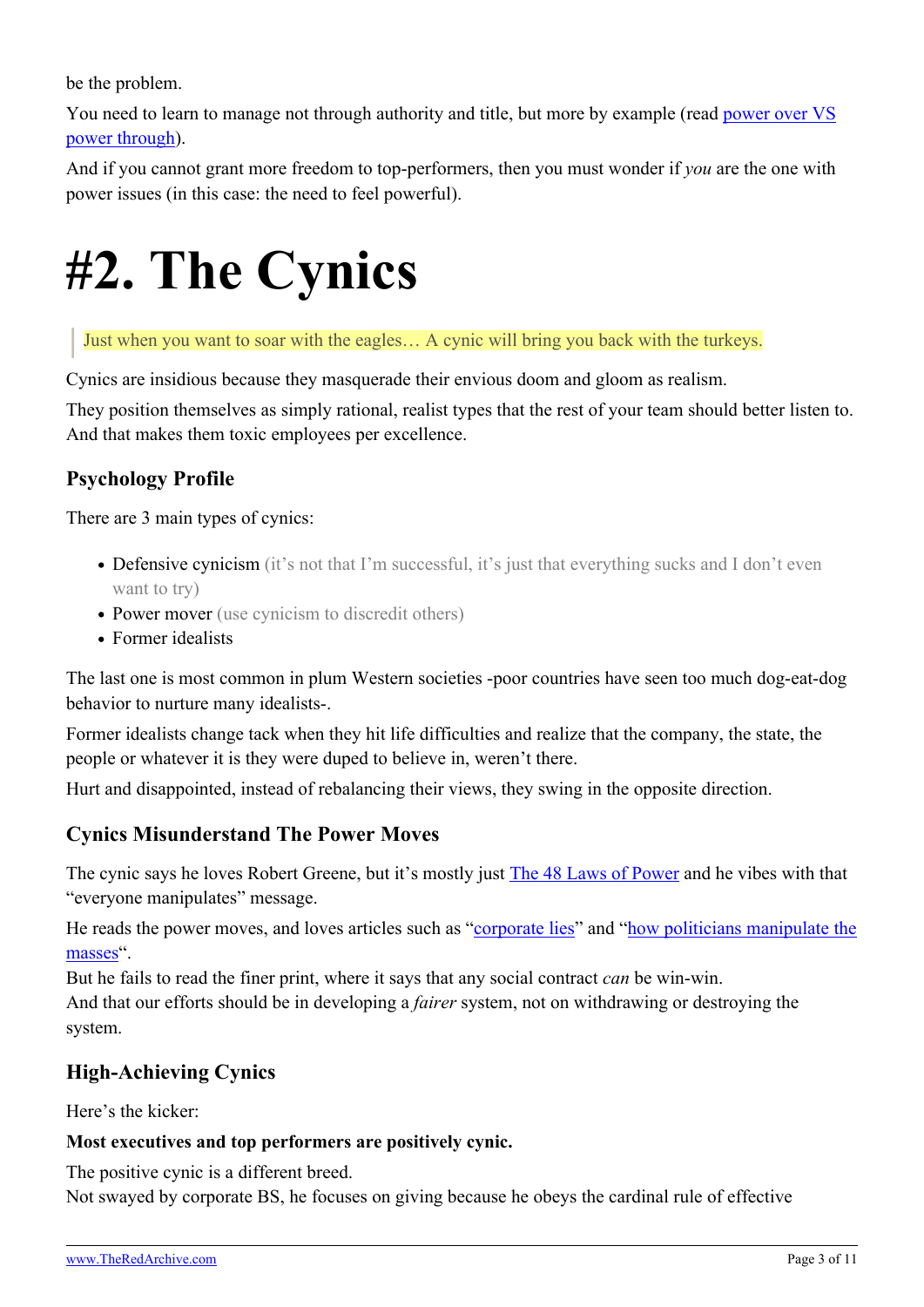cynicism:

#1. Rule of a successful cynic: the more I give, the more I can ask.

And, contrary to Pollyanna operators who apply misguided advice of ["giving without asking"](https://thepowermoves.com/think-and-grow-rich/), they are very assertive in demanding their share of the pie:

**Cynic High-Flyer**: don't give me BS, I put X on the table, and I want Y back.

And they are not wrong!

Better to assertively ask for what's fair, then waiting and hoping the man will be nice enough to give.

# **How to Deal With Cynics**

If they are poor performers, what are they doing in your team?

They destroy team morale and undermine your authority.

If they are high-achieving cynics, make sure the non written contract is in place: **they can remain cynic, but they must play the game**.

Playing the game entails showing up to team events, pay lip service to the company's values and pretending they give a f\*ck about Mark the IT nerd's birthday.

Yep, welcome to [company's politics](https://thepowermoves.com/office-politics/) Mr. Cynic.

# **#3. Homo Economicus**

#### I am paid for 8 hours. At 17:30 hours I go home.

What you wrote on the contract, you get.

Don't expect extra work, extra effort or special allegiance. With him, you get what you pay for -literally-.

# **Psychology Profile**

Sometimes the homo economicus is afraid of being taken advantage of.

He is afraid that if he does more and doesn't get more, then he will get hurt by the unfairness of this world -he fails to see that that's the perfect test for an employer-.

But more often the homo economicus is your average Joe.

Not particularly driven, no particularly motivated and, often, not particularly bright either.

He's gotten his degree with average grades so that he could live a simple yet comfortable life with a mortgage, a car, and an average lady on his side.

He pays his health insurance, his pension plan and he trusts the system to take care of him if things go south.

That's it.

He's not bad… He's just an average fella.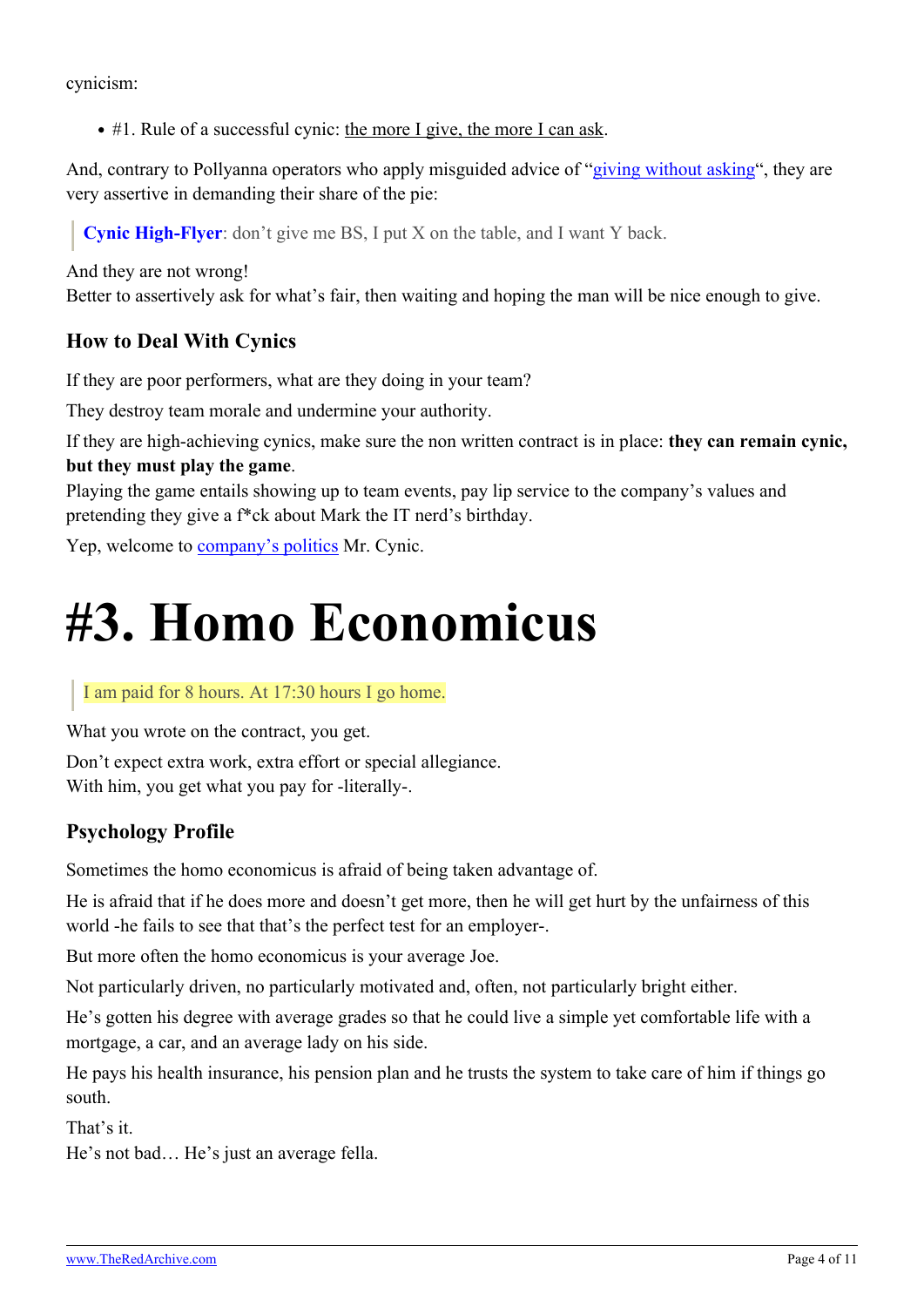# **Toxicity Impact**

How can this guy be a toxic employee?

Well, he's not... If you are running simple operations like, say, business process outsourcing, or if he is some dull compliance work.

#### But **the homo economicus is toxic for top-performing teams**.

Why?

Because they will form a clique with other homo economicus, slackers and cynics. And they will become the ballast preventing you from flying.

That average-performing clique will also stand in stark contrast to the top performers, the extra-milers and your screaming fans employees.

The two groups will grow further and further apart and, at a certain point, some of the extra-mile employees will start thinking "why working hard if these slackers will be reaping the same rewards"? And, like in any [public good game,](https://en.wikipedia.org/wiki/Public_goods_game) the givers will stop giving.

That's how average Joes harm team performance.

**If you need excellence, you don't the Homo Economicus**

# **#4. The Thin-Skinned**

This meme sums up well the Thin-Skinned employee:

They have a fragile ego that easily gets hurt.

And that means that you need to police your words and much of your effort must go on etiquette, not on results.

They also make a lot of drama and, potentially, unneeded escalation to upper management.

# **Psychology Profile**

Thin-Skinned are prototypes of [fixed mindset people](https://thepowermoves.com/mindset-carol-dweck-summary/).

That is, they believe that their traits and skills are fixed in time, which in turn means they interpret negative feedback *on their work* as you telling them they *are* bad and unworthy.

#### **Everything is personal with Thin-Skinned employees**.

And that's why they can't stomach reality: reality is often harsh.

# **Toxicity Impact**

Thin-Skinned don't belong in high-performance, result-oriented teams because unadulterated, raw and quick feedback from reality should be the only metric there (see [Ray Dalio's Principles](https://thepowermoves.com/principles-by-ray-dalio-summary/)).

Thin-Skinned employees can't grow quick enough to meet the needs of performance-based teams, so one of two things will happen:

- 1. The team comes down to meet the thin-skinned employees, a "kid gloves approach" takes hold and efficiency pays the price
- 2. The team steamrolls the Thin-Skinned who is left behind, quits or creates drama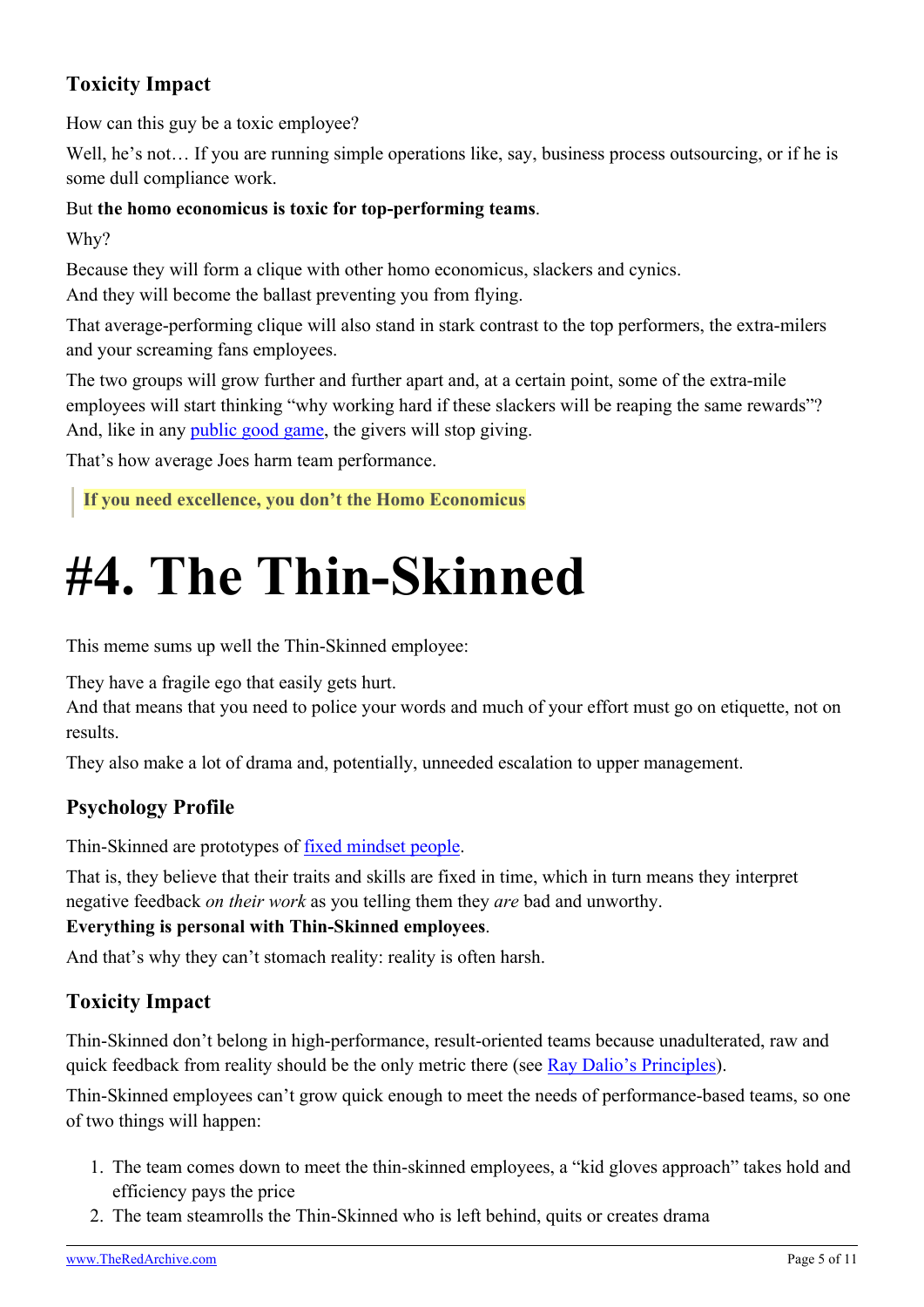Watch out because what you perceive as "honesty" and "no-BS approach" is "bullying" and "verbal abuse" for the thin-skinned employee.

And those you don't want those labels in an HR formal complaint.

# **The Vindictive Thin-Skinned**

Vindictive employees are a subset of thin-skinned and they are particularly toxic employees to deal with.

They might put a fake stoic face, but in reality, they hurt and they never forget.

And they swear that they will make you pay for your insolence.

They never communicate directly and honestly and as they stew in their resentment for you, their interpretation of reality becomes more and more distorted.

Many managers fail to see the signs, and that's how they end up blindsided when they got called by HR with no idea how the hell they got there.

And there might be no real proof in that brief.

The dumbest and most spiteful of them will sue you even if they got nothing on you -contrary to the Machiavellian players outlined below-.

# **How to Deal With Thin-Skins**

If you're in big sprawling corporations, you can't avoid them.

And if you are the more aggressive managerial type, you must take it on you to learn some tactful communication.

[These books on communication skills](https://thepowermoves.com/best-communication-skills-books/) and "[Thanks for The Feedback](https://thepowermoves.com/thanks-for-the-feedback/)" will help you.

If you can move them, put them into easier roles.

They will do well in quieter back-office environments: they tend to be conscientious people.

They can also become very loyal to you because their fragile ego goes both ways: they get hurt easily and they also get hooked easily on emotional rewards.

Oh, and what to do if you're in a startup or in any "no space for faint of heart employees"? Then you know what you gotta do…

# **#5. Shirkers**

#### Efficiency is doing as little as possible while collecting the same salary

Shirkers are some of the most common toxic employees.

They are busy with mysterious projects, take long to finish tasks, and generally try to do as little as possible to get by.

Oh, and they also take long lunches and often get sick.

# **Psychology Profile**

There several types of shirkers:

**Entitled shirkers**: victims of [entitlement mentality,](https://thepowermoves.com/overcome-entitlement-mentality/) such as the belief that they are due stuff without having to put in the work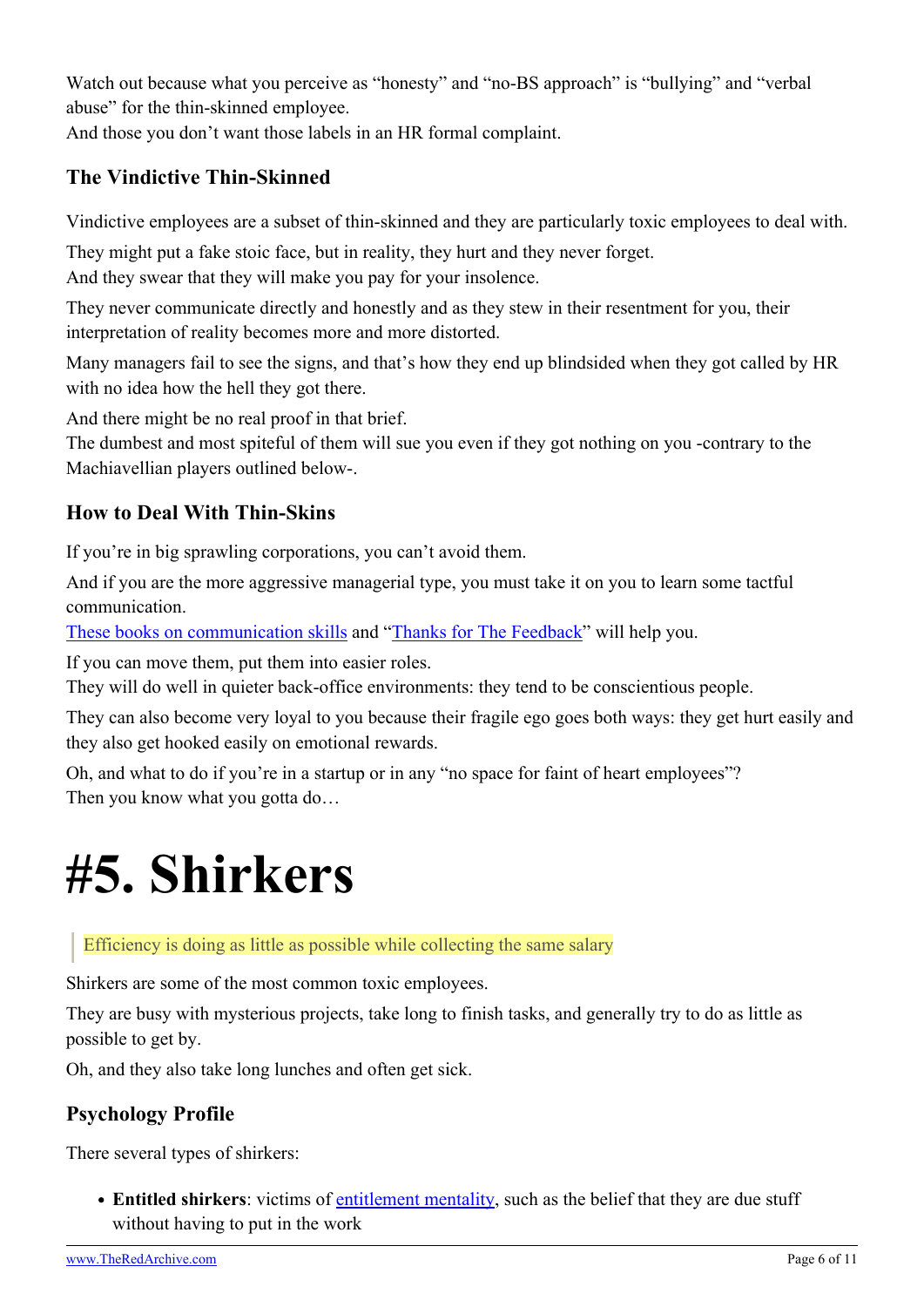- **Nurtured shirkers**: grew up with helicopter parents who gave everything (except good parenting)
- **Lazy shirkers**: apathetic to work and life, they just don't see the point and their biggest ambition is Netflix and pizza

Finally, there are the socially clueless shirkers.

They overlap with entitled [an](https://thepowermoves.com/the-social-exchange-rule/)d nurtured and don't see or understand that healthy relationships entail an [exchange.](https://thepowermoves.com/the-social-exchange-rule/)

#### **How it Feels Managing Shirkers**

Some shirkers are professionals in *looking* busy.

They like being in multiple easy projects so that you never know what's their real workload. And they can always refer to "that other project they're working on".

But the most toxic shirkers have learned the greatest secret of easy office life: if **they make it difficult for people to approach and deal with them**, nobody will ever give them work.

Some of them become difficult employees through latent aggression, while others do it with passive aggression.

Milton in "Office Space" is an example of the second type:

# **Toxicity Impact**

What's toxic with shirkers?

They spread the virus!

Free-riders aren't just toxic in companies and teams: **free-riders are toxic to societies**.

The number of free riders varies widely depending on whether or not punishment is introduced in the exchanges [\(Fehr and Gächter, 2000\)](https://www.jstor.org/stable/117319?seq=1#page_scan_tab_contents).

The issue is that free rider, as [James Surowiecki](https://thepowermoves.com/the-wisdom-of-crowds/) righteously notes, "poison" the whole system. Employees who would go the extra mile in a fair contribution system stop giving when free riders show up.

And that's why free riders are devastatingly toxic: they trigger vicious circles of apathy, demotivation, and disinvestment.

# **#6. Power Seekers**

#### My boss is my stepping stone

Power Seekers have huge ambitions.

That ambition includes taking your place or, even better, jumping straight above you.

They are dangerous for managers because if moving up means destroying you in the process, they will happily do so.

### **Psychology Profiles**

The poorest power seekers will make it obvious that they reject your authority and are planning of overtaking you.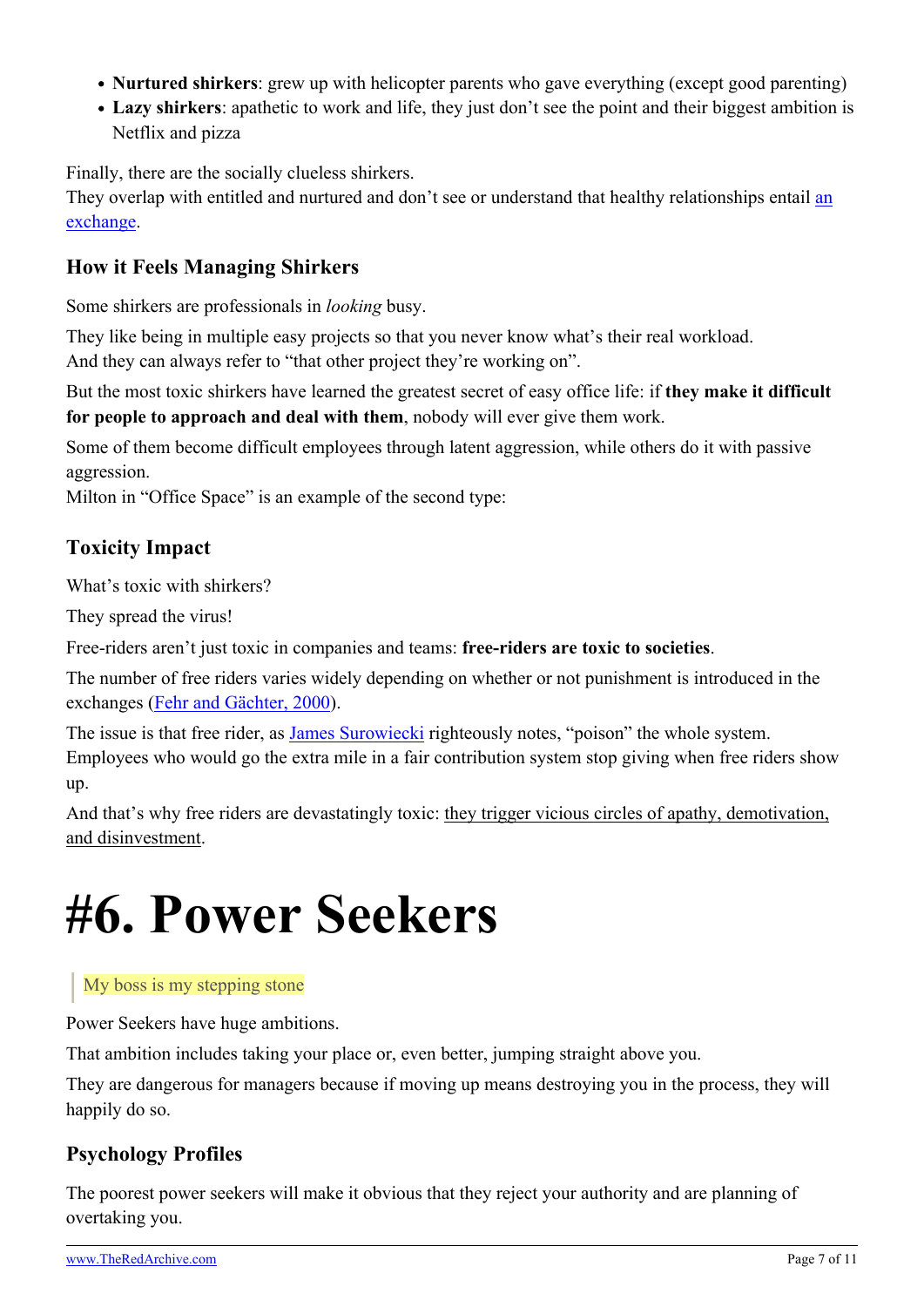But most of them are [Machiavellian](https://thepowermoves.com/the-prince-by-niccolo-machiavelli/) and manipulative to the core.

They pretend of being all about "doing a great job" and "learning from you". And they'll even build you up in the process.

Of course, they fully support management and the company's values.

But not because they believe in them, but because they know that aligning with power is always one of the best strategies to *accrue* power.

# **You Are The Placeholder Boss**

Power seekers are the workplace equivalent of what [some red pill sources](https://thepowermoves.com/the-rational-male/) (mistakenly) portray [female](https://thepowermoves.com/hypergamy/) [hypergamy.](https://thepowermoves.com/hypergamy/)

Such as:

I work for you now because I couldn't find any better, but you're only my stepping stone and I'll move up as soon as I can.

This breed of toxic reports is not planning to be your report for long. Unless you're equally ruthless as they are, they have contempt for you.

### **How to Deal With Power Seekers**

If it's your company, you can use them.

Unless they're pure [sociopaths](https://thepowermoves.com/the-sociopath-next-door/), you can bridle them and milk their ambitions for your own benefit. Just be *extremely* careful though: the most toxic types focus more on politics and rival elimination than on actual results.

If it's not your company and you don't have great ambitions, don't cross them and let them free to walk their power path: that way you won't get hurt.

And if you want to compete with them, then make sure they learn nothing from you and get ready to rumble.

# **#7. Suck-Up Players**

The closer I get to my boss, the more power I have

Suck-up players' flatter you and support you.

But it doesn't come for free: they do it because they want you to like them, protect them and, crucially, to play favorites with them.

### **Psychology Profile**

We talked about Suck-up players in [office politics players](https://thepowermoves.com/office-politics-players/) as well.

Suck-up players can brown-nose for different reasons, ranging from admiration to love to powerinfatuation.

True suck-up players are not very ambitious.

Seeking power by reflection and brown-nosing indeed are defensive games, low-status behavior, and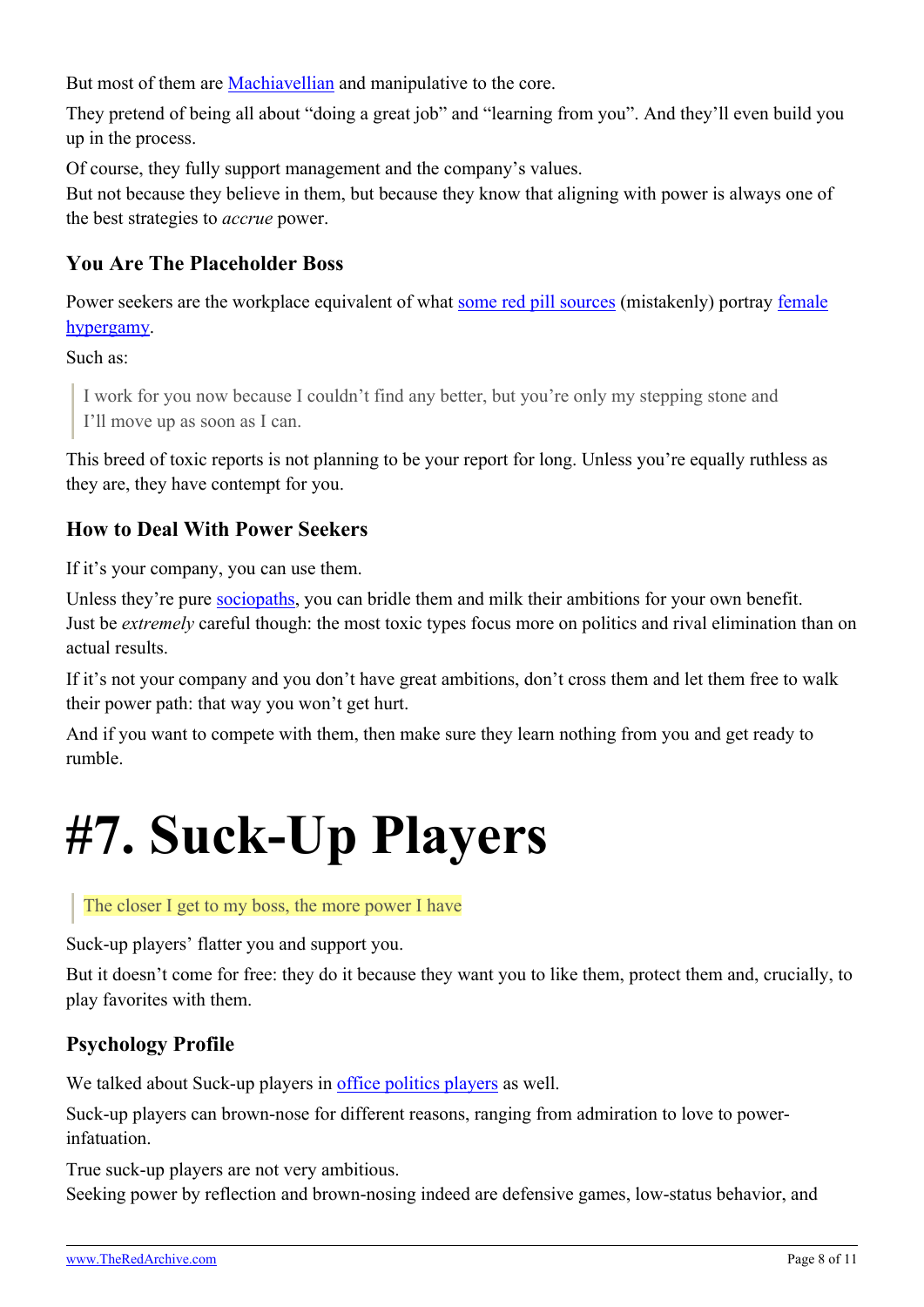#### [inherently submissive.](https://thepowermoves.com/submissive-body-language/)

Just like children unconsciously seek their parents' goodwill, so suck-up players seek political safety.

### **Toxicity Analysis**

You might wonder: How can these guys be toxic?

They are toxic for two reasons:

- 1. Your other reports might think you two are in cahoots
- 2. It injects politics into your teams and lowers the morale

Finally, if you're not attentive enough, they might even manage to get too close and win your favors. You want to avoid that at all costs or you'll come across as weak and easy to manipulate.

Remember this golden rule of management:

When you grow too close to someone specific, you grow distant with all the others

# **#8. The Predators**

#### How can I screw them over…

If shirkers are happy to give as little as possible, predatory employees actively look for ways to *take* as much as possible.

Employees with this mindset rarely stop at moral and ethical considerations.

And they even rarely stop at lawful boundaries -unless they can leverage the law to screw you over, that is-

#### **Psychology Analysis**

Here we start getting into criminal psychology and psychopathologies.

They have no moral standards, are cynics and sometimes are sociopaths and [psychopaths](https://thepowermoves.com/the-psychopath-whisperer/).

If they do have internal morals, some of them will manipulate themselves first and foremost.

They will twist the story in their mind and paint you as the [evil boss they must destroy](https://thepowermoves.com/dealing-with-bad-boss/) -and yeah, they are the Robin Hood of that story of course-.

The [lowest quality](https://thepowermoves.com/low-quality-men/) overlaps with the shirkers.

They're the kind of toxic employees who are mentally deranged enough to voluntarily hurt themselves just to get insurance money.

The most Machiavellian of them instead connive and conspire to enact more elaborate frauds. For example, they will read corporate laws and record your infractions just so that one day they can sue you and your company.

### **Toxicity Analysis**

These types of toxic employees, needless to say, are some of the most dangerous you'll ever meet.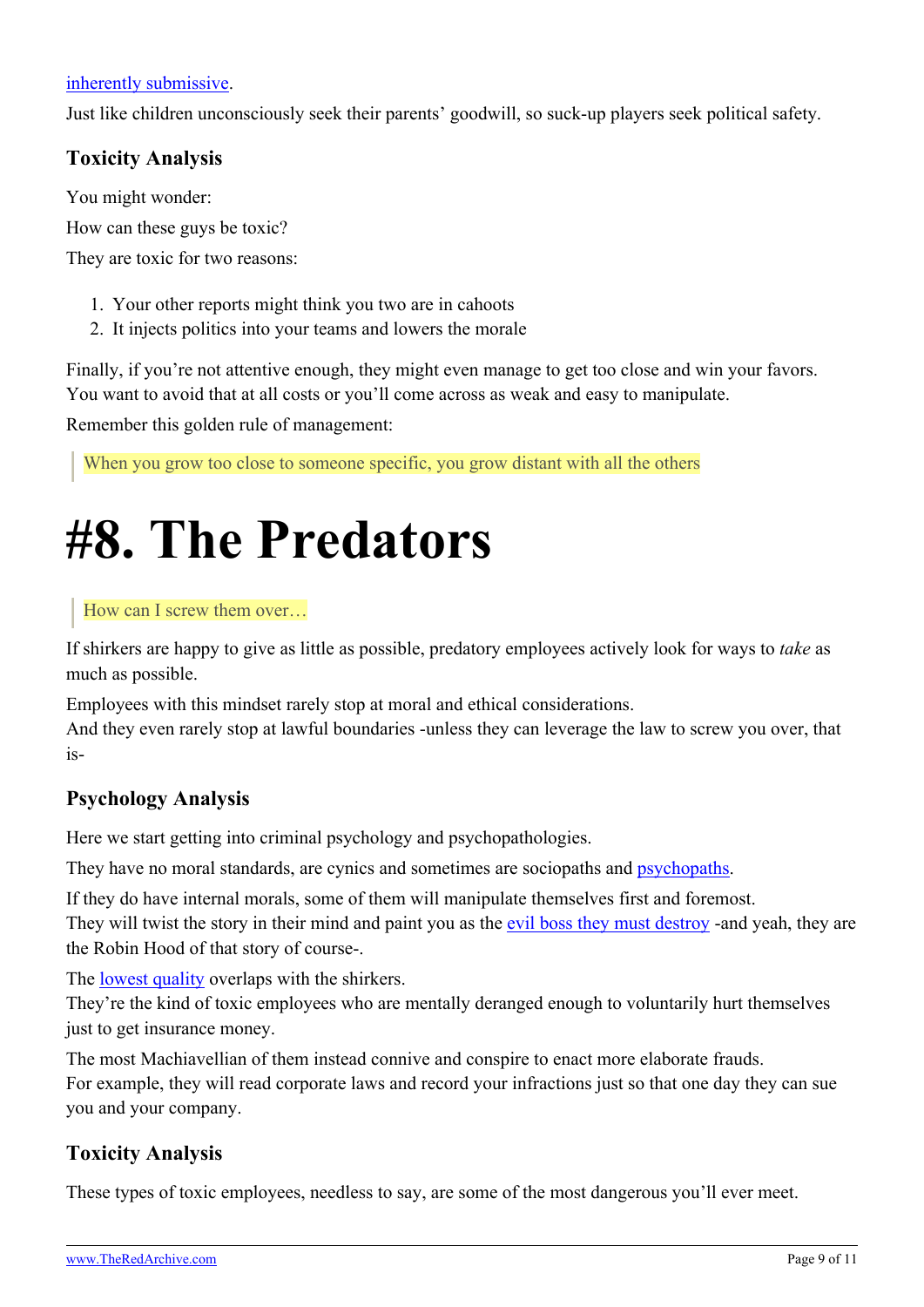They destroy team morale, bring about legal woes and make for terrible PR and publicity.

# **How to Deal With Predators**

You must learn to read people and prevent.

Look for [signs of antisocial-disorder personalities](https://thepowermoves.com/sociopath-signs/), examine past employment history -often dotted by very brief stints- and check references.

If they are already in your company, the best solution is always to cut them off.

But you must do so with ruthless Machiavellianism.

Because if they have dirt on your or on your company, expect getting sued.

American Beauty has an example of a predatory toxic employee:

# **Why Most "Difficult Employees" Guides Are Useless**

Google feeds in the first-page content that comes from big publishers such as Forbes or Harvard Business Review.

Albeit these publications got there because they, often, have great content, that does not hold true when it comes to more nuanced social dynamics.

This is the first result when typing "how to deal with difficult employees":

### 9 Ways To Deal With Difficult Employees

- 1. Listen. Often, when an **employee** is **difficult** we stop paying attention to what's actually going on. ...
- 2. Give clear, behavioral feedback.
- 3. Document....
- 4. Be consistent....
- 5. Set consequences if things don't change...
- 6. Work through the company's processes...
- 7. Don't poison the well. ...
- 8. Manage your self-talk.

More items... • Nov 21, 2013

# 9 Ways To Deal With Difficult Employees - Forbes

https://www.forbes.com/sites/erikaandersen/.../9-ways-to-deal-with-difficult-employees/

This catch-all advice is rarely effective, often useless and, sometimes, counterproductive. Here are just a few reasons why it's wrong:

- 1. **Listen**: listening to suck-up players will communicate that you also want to get closer. You need to send the opposite message
- 2. **Feedback**: giving feedback to a rebel will only make him hate you more. Remember, he's like a rebel child rejecting parent-like behavior